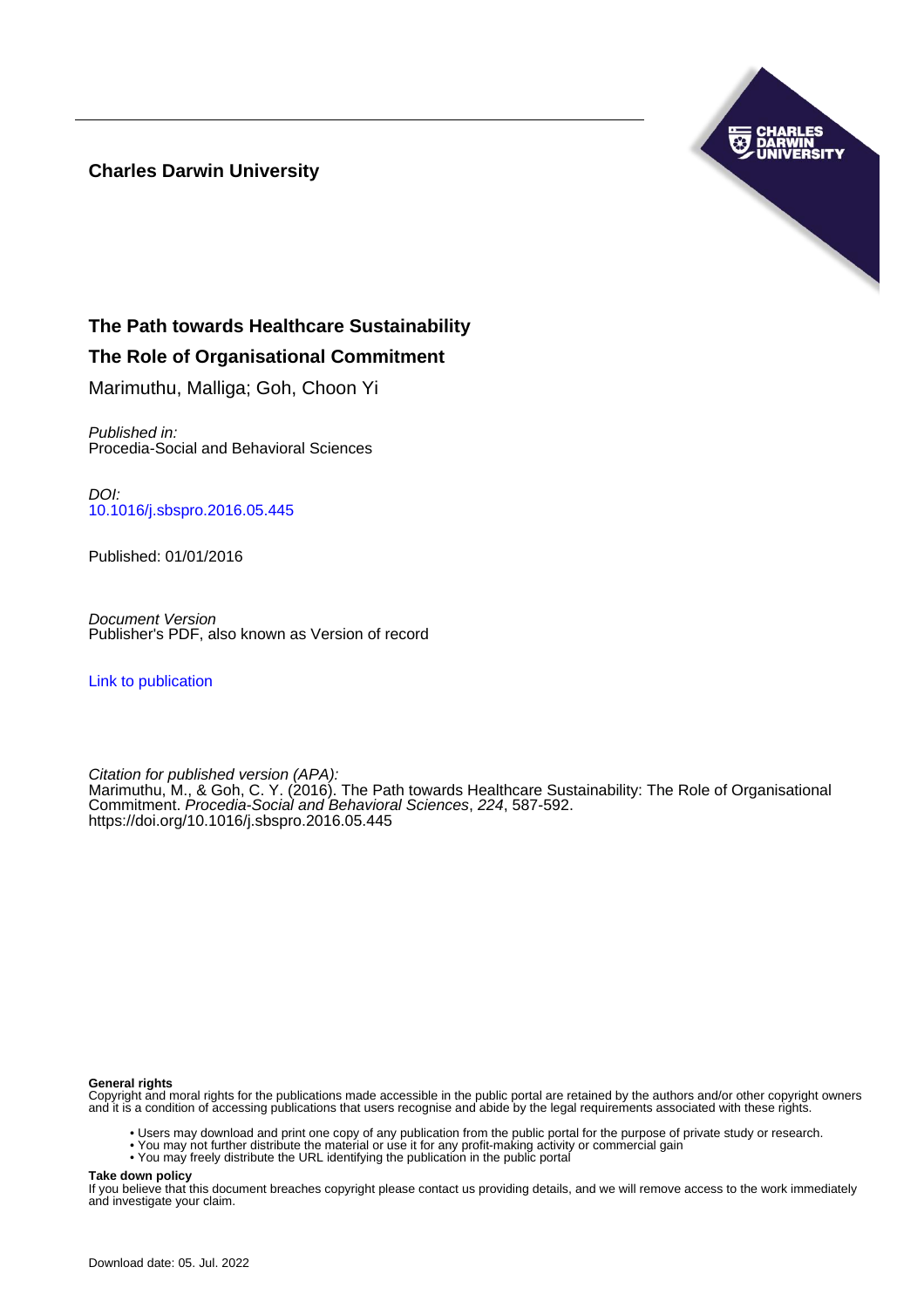## **Charles Darwin University**



# **The Path towards Healthcare Sustainability**

## **The Role of Organisational Commitment**

Marimuthu, Malliga; Goh, Choon Yi

Published in: Procedia-Social and Behavioral Sciences

DOI: [10.1016/j.sbspro.2016.05.445](https://doi.org/10.1016/j.sbspro.2016.05.445)

Published: 01/01/2016

Document Version Publisher's PDF, also known as Version of record

[Link to publication](https://researchers.cdu.edu.au/en/publications/11279301-37a9-4b92-9dd8-9d00882da247)

Citation for published version (APA): Marimuthu, M., & Goh, C. Y. (2016). The Path towards Healthcare Sustainability: The Role of Organisational Commitment. Procedia-Social and Behavioral Sciences, 224, 587-592. https://doi.org/10.1016/j.sbspro.2016.05.445

### **General rights**

Copyright and moral rights for the publications made accessible in the public portal are retained by the authors and/or other copyright owners and it is a condition of accessing publications that users recognise and abide by the legal requirements associated with these rights.

- Users may download and print one copy of any publication from the public portal for the purpose of private study or research.
- You may not further distribute the material or use it for any profit-making activity or commercial gain
- You may freely distribute the URL identifying the publication in the public portal

**Take down policy**

If you believe that this document breaches copyright please contact us providing details, and we will remove access to the work immediately and investigate your claim.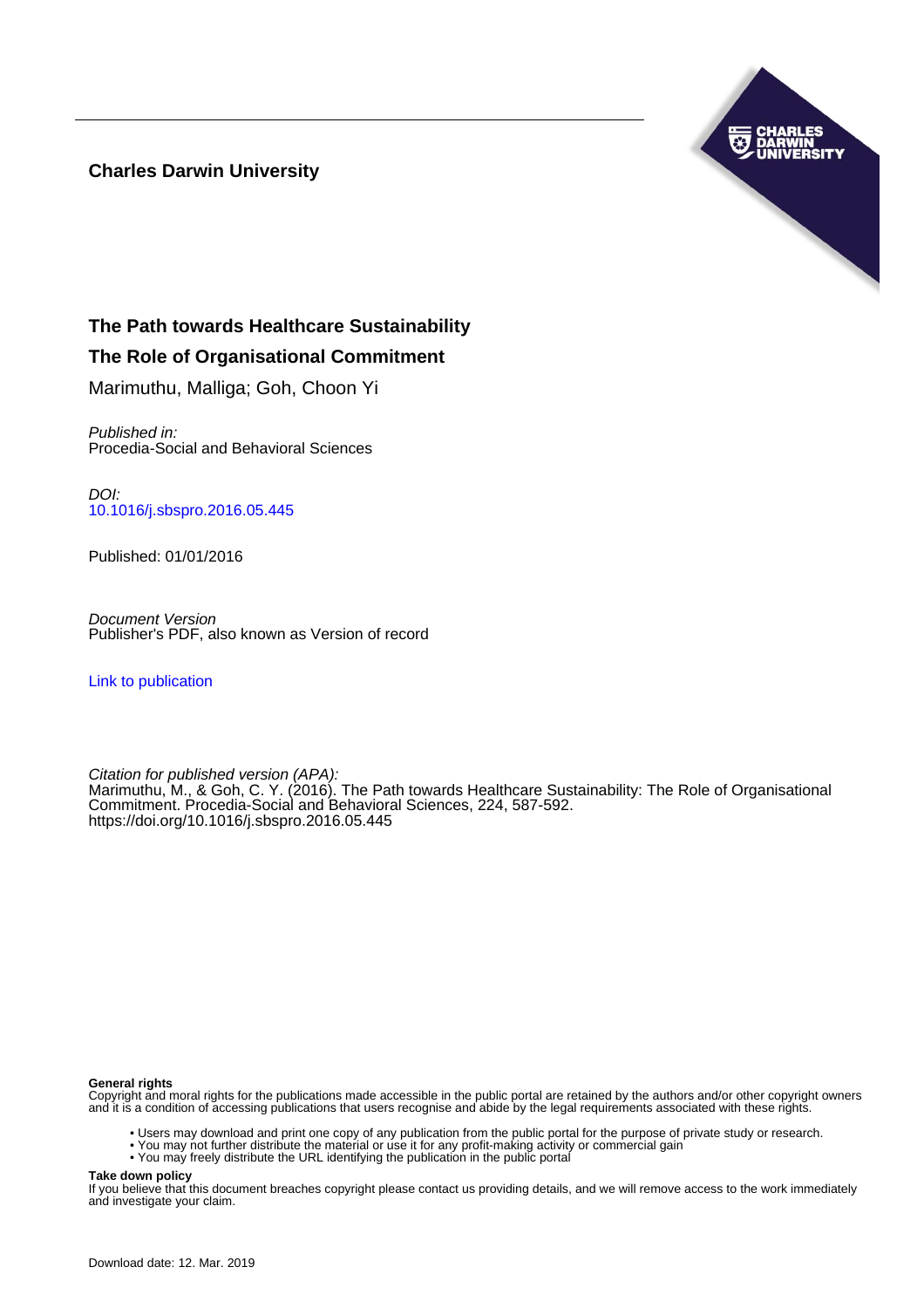

Available online at www.sciencedirect.com



Procedia Social and Behavioral Sciences

Procedia - Social and Behavioral Sciences 224 (2016) 587 – 592

### 6th International Research Symposium in Service Management, IRSSM-6 2015, 11-15 August 2015, UiTM Sarawak, Kuching, Malaysia

# The Path towards Healthcare Sustainability: The Role of Organisational Commitment

## Choon Yih Goh<sup>a,\*</sup>, Malliga Marimuthu<sup>b</sup>

*a Faculty of Business, Multimedia University, Jalan Ayer Keroh Lama, Melaka 75450, Malaysia b School of Management, Universiti Sains Malaysia, Minden, Penang 11800, Malasyia* 

### **Abstract**

The demand for quality healthcare service has been increasing due to consumer awareness on the importance of health and quality of life. The mushrooming of healthcare institutes has further forced these organisations to relook, design and formulate strategies that is able to fulfil not only customers' but also other stakeholders' demand. Hence, in order to stay competitive in the industry, healthcare institutes need to further ensure that proven strategies are sustained and continued in its implementation in long term until a better strategy is introduced. Past studies has indicated various dimensions that influence healthcare sustainability. These dimensions such as training and mentoring, leadership that leads to retention and satisfaction, effective management practices, the readiness to adapt, and the willingness to collaborate are related to human behaviours or attitudes. However, study on one of important human attitude, organisational commitment, and its role in healthcare sustainability is still lacking. This study tends to provide the basis that indicates the role of organisational commitment on healthcare sustainability. The study will provide a good platform in future study where an empirical study can be conducted.

© 2016 The Authors. Published by Elsevier Ltd. © 2016 The Authors. Published by Elsevier Ltd. This is an open access article under the CC BY-NC-ND license Peer-review under responsibility of Universiti Teknologi MARA Sarawak. Peer-review under responsibility of the Universiti Teknologi MARA Sarawak(http://creativecommons.org/licenses/by-nc-nd/4.0/).

*Keywords:* sustainability; healthcare; organisational commitment

\* Corresponding author. Tel.: +6-062-523-073. *E-mail address:* cygoh@mmu.edu.my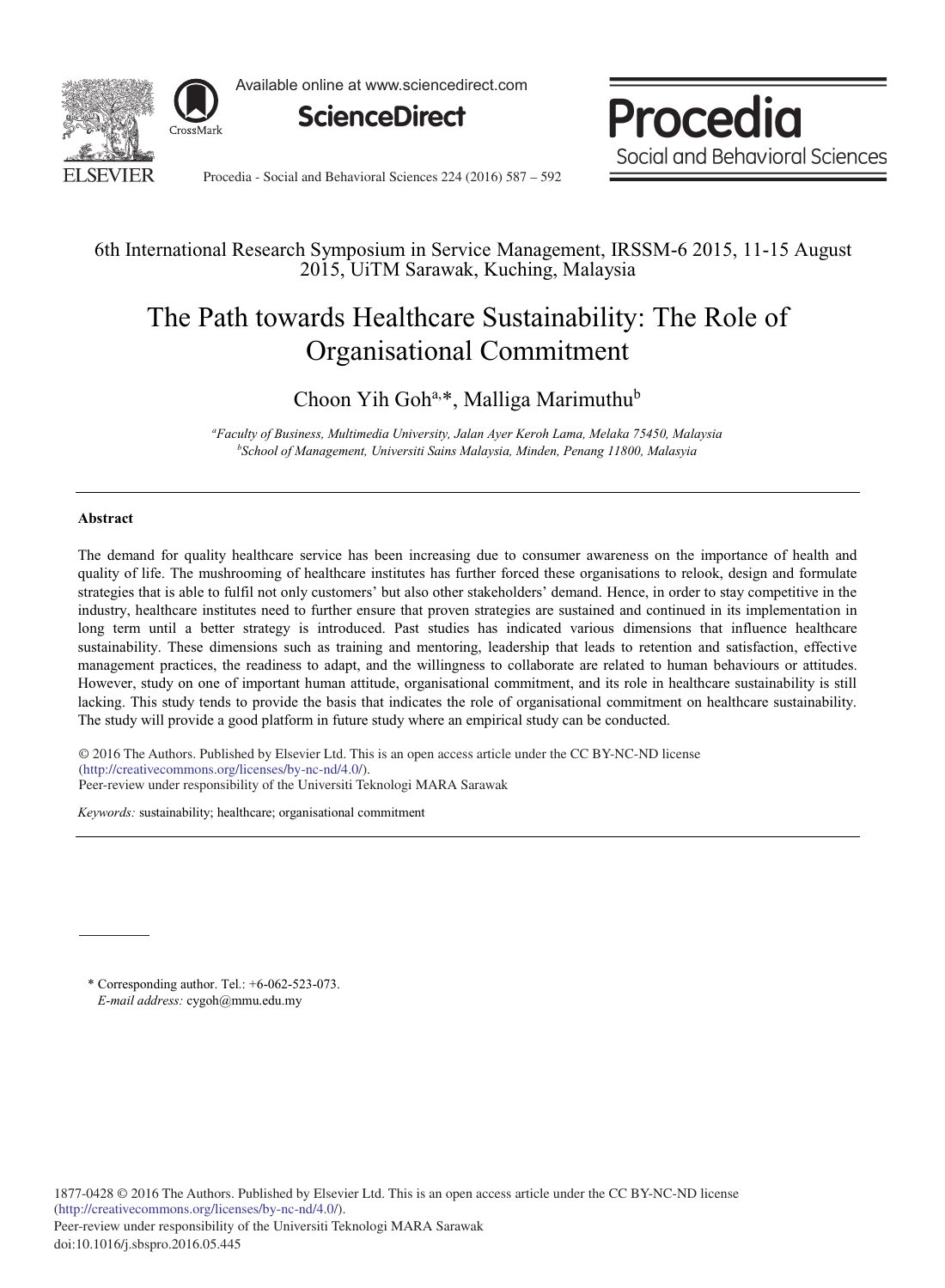### **1. Introduction**

The demand for a better quality of life is being pursued when a country continues to develop and progress. According to Andaleeb, Siddiqui, and Khandakar (2007), the status of healthcare in a country determines the country's development in term of well-being and life quality of its citizen. Individuals have realised the importance of health in order to pursue quality of life and they begin to realise the importance of healthcare services provided by healthcare institutes. This has increased the demand for healthcare services (Noor Fadzlina Mohd Fadhil, Mariana Jusop, and Abdul Aziz Abdullah, 2012). This ever increasing demand has forced healthcare institutes, especially the private and self-funded ones to find ways and formulate strategies to continuously cater these demands. Things get even more challenging when private healthcare institutes are mushrooming and the competition among these institutes has increased (Chan and Wang, 2013). As to remain competitive in the healthcare industry, hospitals have begun to design and formulate strategies that are able to fulfil customers' demand through quality service delivery (Ament, Gillissen, Maessen, Dirksen, van der Weijden, and von Meyenfeldt, 2012). However, issues such as high raising cost, limited resources and limited budget have always been a major constrain for healthcare businesses to grow continuously (Martin, Weaver, Currie, Finn, and McDonald, 2012). Therefore several researchers stressed that quality improvement strategies need to be designed and implemented in a sustainable manner to ensure long term benefits can be achieved ( Ament et al., 2012 and Hovlid, Bukve, Haug, Aslaksen, and von Plesson, 2012).

According to Noor Hidayah Jamaluddin et al. (2013), healthcare institutes have been actively seeking for sustainable practice in its organisation. A report from National Health Service (NHS) from the United Kingdom has reported that new and effective strategies and practices that proven to be able to provide benefits somehow fails to remain and sustain over time (Martin et al., 2012; Ament et al., 2012). The institute refers this as "improvementevaporation effect" (Martin et al., 2012; NHS institutes, 2007). It is important to understand that successful change and implementation of strategies in any organisations does not occur and remains in long term (Martin et al., 2012) without the good support of human capital (Unger, Rauch, Frese, Rosenbusch, 2011).

With this, it is important to ensure healthcare institutes to execute sustainable strategies in delivery of quality healthcare services to meet the ever increasing demand from the society. Past studies have indicated various dimensions such as training and mentoring, leadership that leads to retention and satisfaction, effective management practices, the readiness to adapt, and the willingness to collaborate which affect strategy sustainability that lead to organisation's performance. According to Ramirez et al. (2013), all dimensions of sustainability need to be focused in order to build a sustainable organisation. For the purpose of this paper, the study examines medical employees' commitment to organisation for sustainability practices in the context of healthcare. Organisational commitment has been seen as one of the most important dimension in determining organisation performance. However, there is a limited study that link organisational commitment dimension to sustainability practices and performance in healthcare settings.

### **2. Sustainability of healthcare institutes**

Corporate organisations have realised the importance of sustaining business operations and practices as to further improve the organisations'performance in the long run. This awareness has caused organisations to pursue sustainable practices for the benefits of the company, employees and its customers in the long run (Benn, Dunphy, and Griffiths, 2006). The implementation of sustainability practices have extended in the healthcare industry.

The term sustainability has been defined differently by various researchers. Although a group of studies on sustainability in healthcare has focused on the efficient use of resources and management of capital, some other researchers see sustainability as a dynamic continuous process of improvement. Ament et al. (2012) defined sustainability as the implementation and continuous use of new practices that are able to produce intended outcome in a long period of time. As for Mendel, Weinberg, Gall, Leuschner, and Kahn (2014) who conducted a study on system improvement sustainability in healthcare, the authors concluded that sustainability relies on the improvement of components of the healthcare systems and the support of these components provide for each other. A study conducted by Ramirez et al. (2013), feel that sustainability may occurs with the balance focus on environmental, social, and economics development in healthcare institutes. Noor Hidayah Jamaludin et al. (2013) in their study stress that a sustainable healthcare institute depicts a system that focuses on the development of various approaches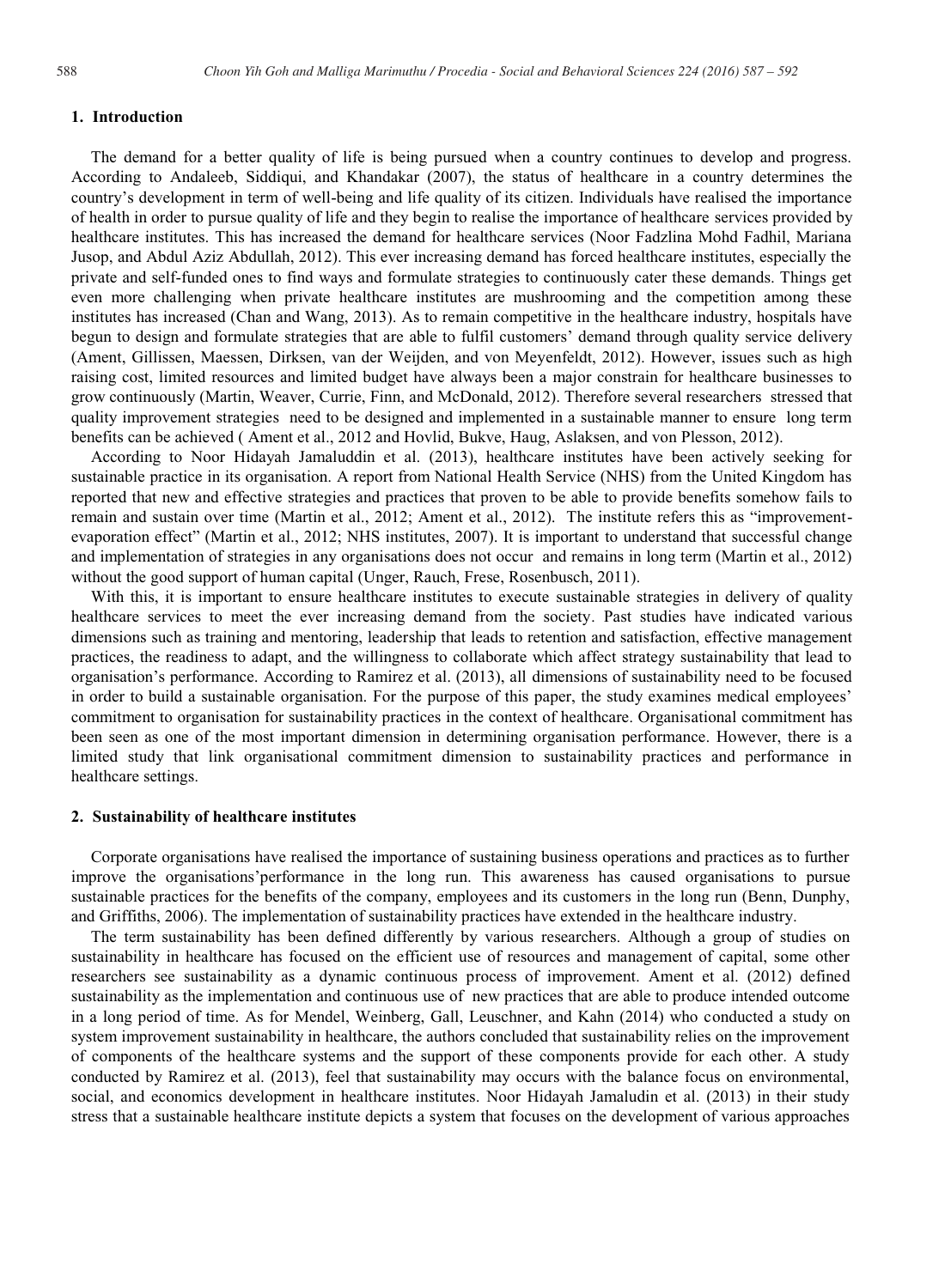such as management of human health and environment, economic competitiveness, and social development. In a nutshell, sustainability of healthcare can be defined as the constant implementation of successful strategies in satisfying the stakeholders of the institutes based on various dimensions such as human resource, social, economic, and environmental development. Thus sustainability refers to the approach on how the strategies are being implemented.

Sustainable strategy is said to be able to reduce risks, enable waste reduction, efficient usage of energy and raw materials, and create environmentally friendly products and services (Noor Hidayah Jamaludin et al., 2013). Noor Hidayah Jamaludin et al. (2013) and Ling, Pedersen, Drabble, Celia, Brereton, and Tiefensee (2012) suggested that the leaders who design a strategy of sustainability should leads the public, patients, staffs and other organisations towards a sustainable health service in a country. According to Ament et al. (2012), there are many dimensions that will determine or affect the sustainability of a strategy in healthcare settings. However, there are relatively limited study on sustainability of healthcare institutes' performance (Benzer, Young, Burgess, Baker, Mohr, Charns, and Kaboli, 2013). Within the context of human based resources, Ramirez et al. (2013) suggested that managers need to look into issues such as management of financial issues, patient care quality, collaboration with others, engaging in social community, strong governance, and policy regulation that will assist in sustaining the healthcare institutes.

Generally, the dimensions or factors that influence sustainability in healthcare sector are very much related to management practices, human behaviour and attitude towards the hospitals' sustainable strategies. The implementation of sustainable strategies is a continuous effort and it requires the right leaderships and management policies that guide and motivate human resources that are willing to commit to the healthcare institutes' visions and objectives. Looking at the importance of human resources, Benjamin and David (2012) and many other researchers see human capital as an important asset for organisation that pursue for sustainable competitive advantage (Akinyemi, 2007; Becker, Huselid, and Ulrich, 2001; Kearns, 2004; Mercer Human Resource Consulting, 2003; Pfeffer, 1998; Torraco and Swanson, 1996; Ulrich, 1998; Wright, 1999). As past studies had indicated the importance of employees' commitment to organisation in determining the organisation performance, it is believed that employees' long term commitment to the hospitals will ensure a sustainable performance for the hospital.

### **3. Organisational commitment in healthcare industry**

Organisations such as hospitals are a social system that requires human resources for its effective and efficient operations (Mosadeghrad, Ferlie, Rosenberg, 2008). Baptiste (2008) added that effective development of human resources will assists the organisation towards achieving competitive advantage. Bhatti and Qureshi (2007) stated that management of human resources is a challenging task to the management, but if the strategies are effectively executed, it will help to improve organisation performance and accountability. Hospitals management have realised the importance to focus and keeping employees happy and committed to the organisation as the fundamental requirement to hospital efficiency in healthcare service delivery (Velickovic, Visnjic, Jovic, Radulovic, Sargic, Mihajlovic, MPharm, and Mladenovic, 2014). With organisational commitment being seen as the main area of focus in human resource management (Guest, 1998; Baptiste 2008), there is a need to look into the employees' commitment to their job and organisation to ensure employees well-being is secured and will further drives organisation performance (Baptiste, 2008). Various studies have claimed the importance of employees' organisational commitment as determinants of performance (Benjamin and David, 2012; Mosadeghrad et al., 2008; Baptiste, 2007, and Jackson 2004). With this, to ensure a long term success or positive performance, it is crucial to ensure the attitude of commitment to the organisation is always there among the employees.

Meyer and Allen (1991) define organisational commitment as a psychologically linkage between employees and their organisation that causes employees' likeliness to remain in the organisation. A three-component model of organisational commitment developed and proposed by Meyer and Allen (1991) indicates three types of organisational commitment; affective, continuance, and normative commitments that bind employees to their organisation. As suggested by Meyer and Allen (1991), these components may exist individually or collectively to define employee organisational commitment. An employee that poses affective commitment shows his or her commitment through emotionally feelings that drive the employee to conduct certain actions to remain in the organisation (Meyer and Allen, 1991; Meyer and Herscovitch, 2001). Continuance commitment sees employees'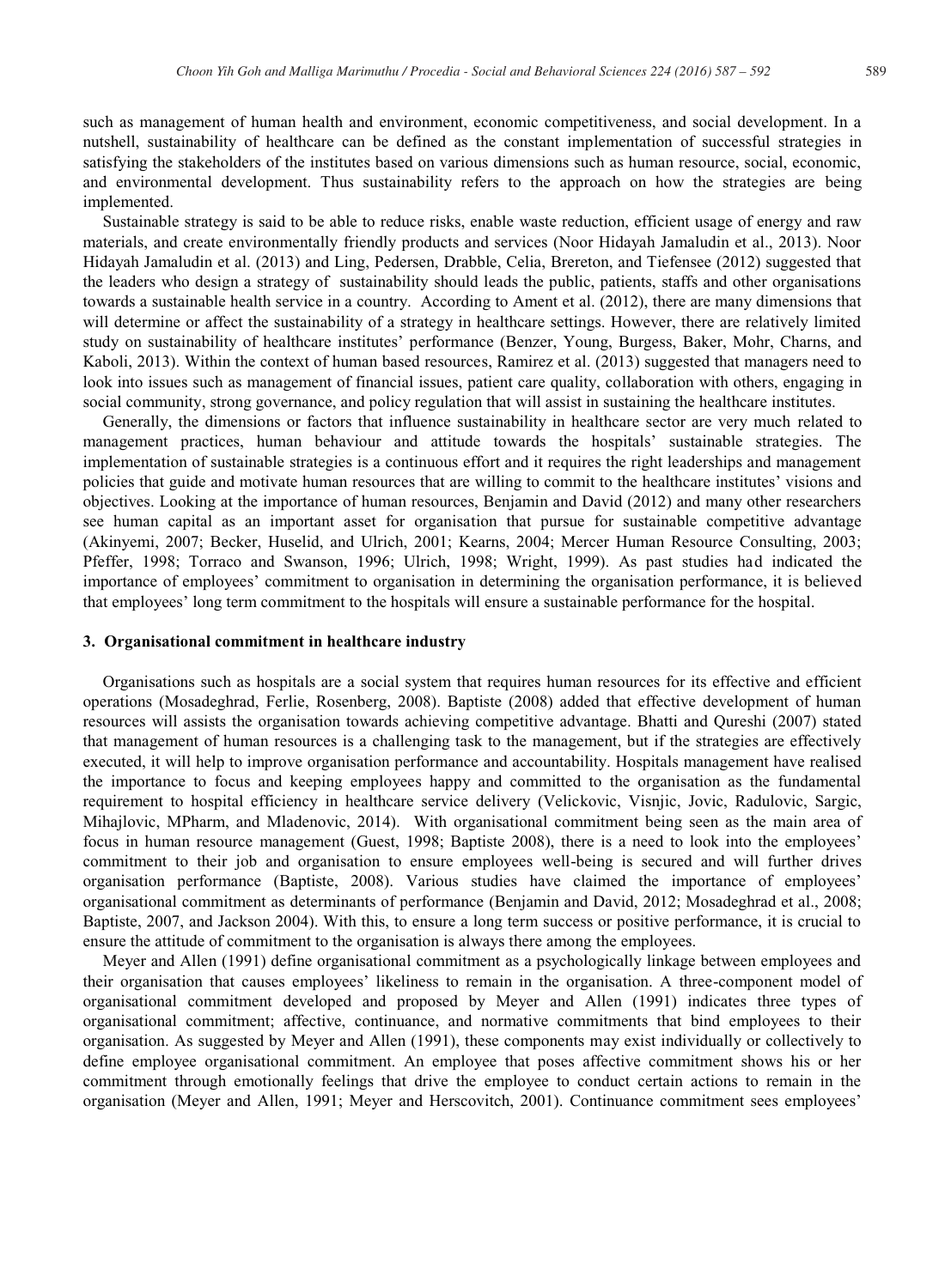perception on the cost of leaving the organisation (Meyer and Allen, 1991; Meyer and Herscovitch, 2001). If the cost of leaving is higher compared to the cost of staying, employees will tend to remain in the company to avoid unintended cost of leaving. Normative commitment shows an employee's intention to remain with the organisation as he or she feels obligated to do so (Meyer and Allen, 1991; Meyer and Herscovitch, 2001).

Past studies and literatures such as studies from Cohen (2003), Redman and Snape (2005) and Gutierrez et al. (2012) have shown the need to focus on multiple types commitments. Schoemmel and Jonsson (2013) further propose that multiple commitments may have direct or indirect effects on organisation outcomes. As the three components of commitment from Meyer and Allen (1991)'s model depicts human attitudes that would influence the decision on whether to commit or not, it is crucial for organisations to look into all these commitments so that proper strategies can be designed to promote employees' commitment to the organisation and further reap the benefits that organisational commitment can provide to the organisation in the context of sustainability.

Previous studies on corporate sustainability have concluded various dimensions that provide the path to healthcare institutes sustainability. This is consistent with the statement of Linnenluecke and Griffiths (2010), stating that corporate sustainability is a complex concepts that require changes in organisational practices and human ability to adapt to new policy and strategies. Literature review from Linnenluecke and Griffiths (2010) also discovers that internal organisational factors such as support from the management, human resource management, employees training and empowerment, and teamwork are the main areas to focus in achieving corporate sustainability. These findings seem to be very much related to human attitude and behaviour. In general human resource has been seen as an importance determinant to organisational sustainability. Benn et al. (2006) who conducted a study on corporate sustainability stressed that employees' commitment is crucial in assisting organisation in formulating strategies that create the pathway to sustainability. In fact, Lega, Prenestini, and Spurgeon (2013) also see the importance of leadership in influencing the performance of healthcare institutes. Hence, organisational commitment may seem to have direct or indirect effect on corporate sustainability. Thus, there is a need to further investigate the influential strength of organisational commitment to achieve the sustainability of healthcare institutes.

### **4. Conclusion**

Just as other organisations, healthcare institutes also have been seeking for sustainable practice to be implemented in the organisation (Noor Hidayah Jamaluddin et al, 2013) in order to stay competitive in the industry. Past studies have concluded various managerial and non-managerial dimensions that influence the sustainability of healthcare institutes. With the importance of organisational commitment as the driver towards performance, study that look into the influence of this dimension towards sustainability is still lacking. Past literatures have indicated various dimensions of sustainability that were related to human attitude and management of human resource. With this, it is believed that organisational commitment is able to influence the sustainability of healthcare institutes. The paper believes that if employees' commitment to an organisation can be maintained in a long term, it will have a significant direct or indirect effect on sustainable performance of healthcare institutes.

This paper provides the basis for future investigation on the role of organisational commitment on healthcare sustainability. An empirical study should be conducted to further understand healthcare employees' commitments to the organisation for sustainable practices As employees from different job scope might have different ways in pursuing corporate sustainability (Linnenluecke and Griffiths, 2010), it will be more proper to conduct a study that is based on the job scope of the employees. Future studies may want to look into the various types of commitments (affective, normative, and continuance) of hospital employees such as nurses, administrative staffs, and medical officers separately. The empirical findings of the study will assist the healthcare institutes' managers and policy makers in understanding the importance of commitments and further assists them to formulate and design strategies that would craft a pathway towards sustainability.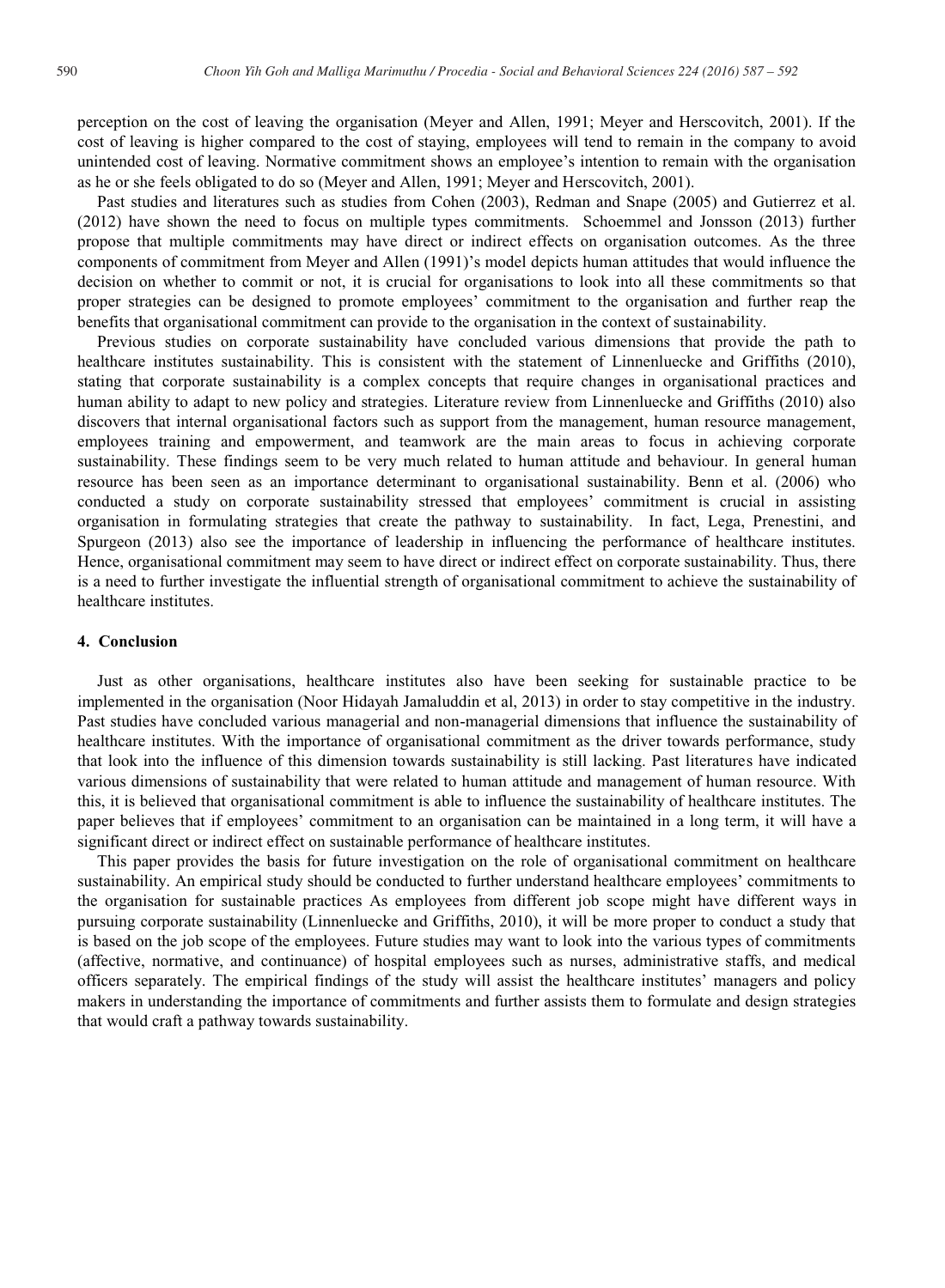#### **References**

- Akinyemi, B. O. (2007). Organizational knowledge management in the new economy. *Management Journal*, 43, 24-32.
- Ament, S. M.C., Gillissen, F., Maessen, J. M. C., Dirksen, C. D., van der Weijden, T., & von Meyenfeldt, M. F. (2012). Sustainability of healthcare innovation (SUSHI): long term effects of two implemented surgical care programmes (protocol). *BMC Health Services Research*, 12, Retrieved from: http://www.biomedcentral.com/1472-6963/12/423, Accessed on: 17 April 2015.
- Andaleeb, S. S., Siddiqui, N, & Khandakar, S. (2007). Doctors service orientation in public, private, and foreign hospitals. *International Journal of Health Care*, 20(3), 253-263.
- Baptiste, N. R. (2008). Tightening the link between employee wellbeing at work and performance: a new dimension for HRM. *Management Decision*, 46(2), 284-309.
- Becker, B., Huselid, M., & Ulrich, D. (2001). HR as a strategic partner: the measurement challenge. In The HR Scorecard: Linking People, Strategy, and Practice, 1-26. Boston: Havard Business School Press.
- Benjamin, A. & David, I. (2012). Human resource development climate and employee commitment in recapitalised Nigerian Banks. *International Journal of Business and Management*, 7(5), 91-99.
- Benn, S., Dunphy, D. & Griffiths, A. (2006). Enabling change for corporate sustainability: an integrated perspective. *Australian Journal of Environmental Management*, 13, 156-165.
- Benzer, J. K., Young, G. J., Burgess, J. F., Baker, E., Mohr, D. C., Charns, M. P., & Kaboli, P. J. (2013). Sustainability of quality improvement following removal of pay-for-performance incentives. *J. Gen. Intern. Med.*, 29(1), 127-132.
- Bhatti, K. K. & Qureshi, T. M. (2007). Impact of employee participation on job satisfaction, employee commitment and employee productivity. *International Review of Business Research Papers*, 3(2), 54-68.
- Chan R. K. H. & Wang Y. (2013). The quest for legitimacy in a traditional economy: a comparison of private hospitals in China and Vietnam. *Journal of Comparative Asian Development*. 12(1), 60-83.
- Cohen, A. (2003). Multiple commitment in the workplace. Lawrence Erlbaum Associates, Mahwah, NJ.
- Guest, D. (1998). Is the psychological contract worth taking seriously? *Journal of Organisational Behaviour*, 19, 649-664.
- Gutierrez, A. P., Candela L. L., & Carver, L. (2012). The structural relationships between organizational commitment, global job satisfaction, developmental experiences, work values, organizational support, and person-organization fit among nursing faculty. *Journal of Advanced Nursing*, 68(7):1601-1614.
- Hidayah Jamaluddin, Nurul Fadly Habidin, Nurul Aifaa Shazali, Naimah Ali, & Nur Afni Khaidir (2013). Exploring sustainable healthcare service and sustainable healthcare performance: based on Malaysian healthcare industry, *Journal of Sustainable Development Studies*, 3(1), 14-26.
- Hovlid, E., Bukve, O., Haug, K., Aslaksen, A. B., & von Plesson, C. (2012). Sustainability of healthcare improvement: what can we learn from learning theory? *BMC Health Services Research*, 12, Retrieved from: http://www.biomedcentral.com/1472-6963/12/235, Accessed on: 17 April 2015.
- Jackson, P. R. (2004). Employee commitment to quality: its conceptualisation and measurement. *International Journal of Quality & Reliability Management*, 21(7), 714-730.
- Kearns, P. (2004). How strategic are you? The six "killers" questions. *Strategic HR Review*, 3, 20-23.
- Lega, F., Prenestini, A. & Spurgeon, P. (2013). Is management essential to improving the performance and sustainability of health care systems and organisation? A systematic review and a roadmap for future studies. *Value in Health*, 16, S46-S51.
- Ling, T., Pedersen, J. S., Drabble, S., Celia, C., Brereton, L. & Tiefensee, C. (2012). Sustainable development in National Delath Service (NHS): the views and values of NHS leaders. RAND Corporation.
- Linnenluecke, M. K. & Griffiths, A. (2010). Corporate sustainability and organisational culture. Journal of World Business, 45, 357-366.
- Martin, G. P., Weaver, S., Currie, G., Finn, R., & McDonald (2012). Innovation sustainability in challenging health-care contexts: embedding clinically led change in routine practice. *Health Services Management Research*, 25, 190-199.
- Mendel, P., Weinberg, D. A., Gall, E. M., Leuschner, K. J. & Kahn, K. L (2014). The national response for preventing healthcare-associated infections: system capacity and sustainability for improvement. *Medical Care*, 52(2), S83-S90.
- Mercer Human Resource Consulting (2003). Building a human capital strategy. *Strategic HR Review*, 2, 12-16.
- Meyer, J. P. & Allen, N. J. (1991). A three components conceptualisation of organisation commitment. *Human Resource Management Review*, 1, 61-89.
- Meyer, J. P. & Herscovitch, L. (2001). Commitment in the workplace toward a general model. *Human Resource Management Review*, 11, 299- 326.
- Mosadeghrad, A. M., Ferlie, E. & Rosenberg, D. (2008). A study of the relationship between job satisfaction, organisational commitment and turnover intention among hospital employees. *Health Services Management Research*, 21, 211-227.
- NHS Institutes (2007). Sustainability and its relationship with spread and adoption. Coventry: NHS Institute for Innovation and Improvement.
- Noor Fadzlina Mohd Fadhil, Mariana Jusop, & Abdul Aziz Abdullah (2012). Hospital information systems (HIS) implementation in a public hospital: a case study from Malaysia. *Far East Journal of Psychology and Business*, 8(3), 1-11.
- Noor Hidayah Jamaludin, Nurul Fadly Habidin, Nurul Aifaa Shazali, naimah Ali, & Nur Afni Khaidir (2013). Exploring sustainable healthcare service and sustainable healthcare performance: based on Malaysian healthcare industry. *Journal of Sustainable Development Studies*, 3(1), 14-26.
- Pfeffer, J. (1998). The human equation: building profits by putting people first. Boston: Harvard Business School Press.